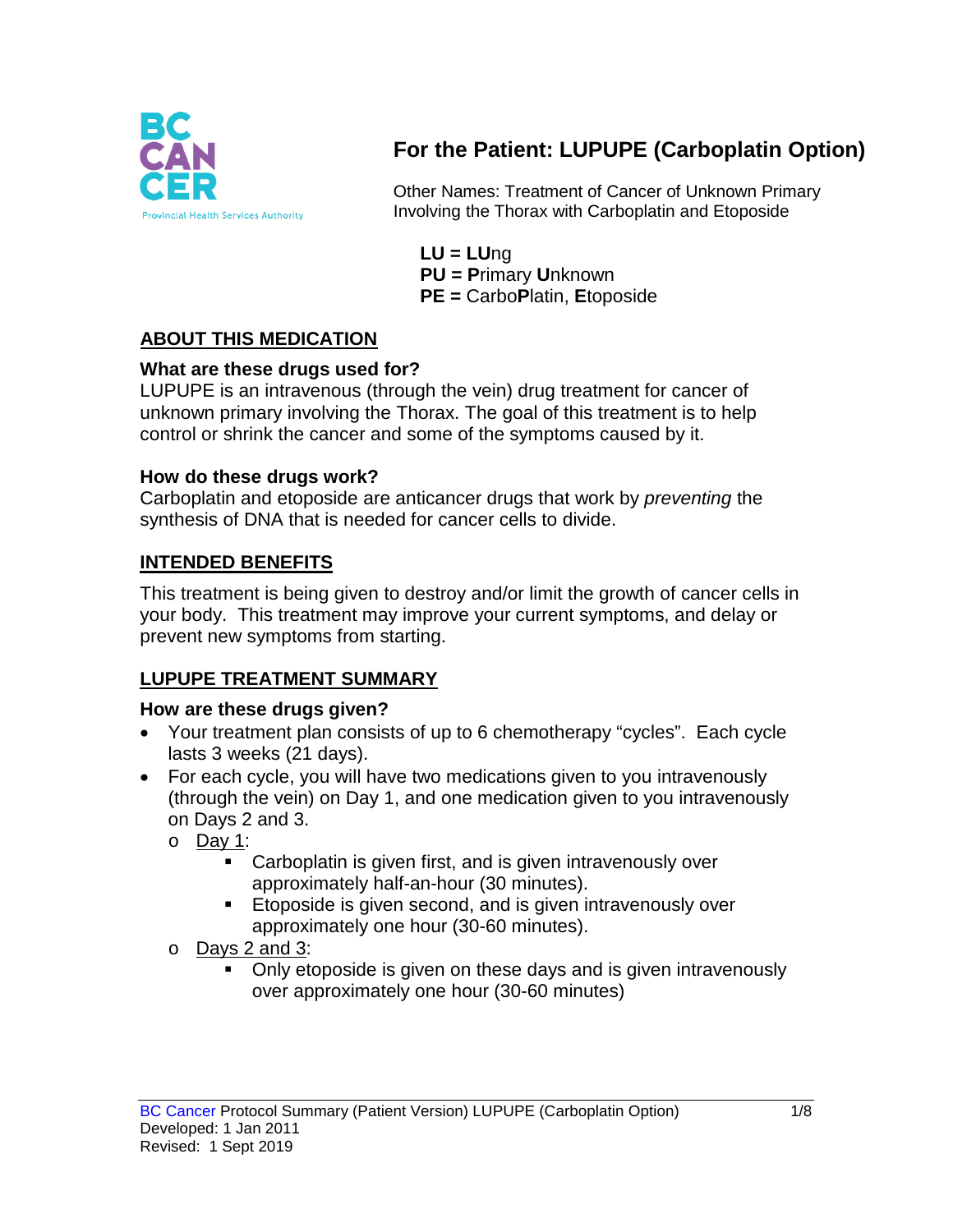### **What will happen when I get my drugs?**

- A blood test is done within one month of starting treatment.
- A blood test is also done before Day 1 of each cycle.
- The dose and timing of your chemotherapy may be changed based on your blood test results and/or other side effects.
- Your very first treatment will take longer than other treatments because a nurse will be reviewing the possible side effects of your chemotherapy plan and will discuss with you how to manage them. *It is a good idea to bring someone with you to your first chemotherapy appointment.*
- You will be given a prescription for anti-nausea medications (to be filled at your regular pharmacy). Please bring your anti-nausea medications with you for each treatment. Your nurse will tell you when to take the anti-nausea medication(s). You may also need to take your anti-nausea drugs at home after therapy. It is easier to prevent nausea than to treat it once it happens, so follow directions closely.

# **LUPUPE TREATMENT PROTOCOL**

**Start Date: \_\_\_\_\_\_\_\_\_\_\_\_\_\_\_\_\_\_\_\_\_\_\_\_\_\_\_\_**

**Cycle 1:**

| Day 1             | Day 2     | Day 3     | Day 4     | Day 5     | Day 6         | Day 7  |
|-------------------|-----------|-----------|-----------|-----------|---------------|--------|
| <b>Blood Test</b> | Etoposide | Etoposide | No        | No        | No            | No     |
| Carboplatin       |           |           | chemo     | chemo     | chemo         | chemo  |
| & Etoposide       |           |           |           |           |               |        |
| Day 8             | Day 9     | Day 10    | Day 11    | Day 12    | Day 13        | Day 14 |
| No                | <b>No</b> | <b>No</b> | <b>No</b> | <b>No</b> | <b>No</b>     | No     |
| chemo             | chemo     | chemo     | chemo     | chemo     | chemo         | chemo  |
| Day 15            | Day 16    | Day 17    | Day 18    | Day 19    | <b>Day 20</b> | Day 21 |
| No                | No        | <b>No</b> | <b>No</b> | No        | No            | No     |
| chemo             | chemo     | chemo     | chemo     | chemo     | chemo         | chemo  |

**This 21-day cycle will repeat up to 5 more times.**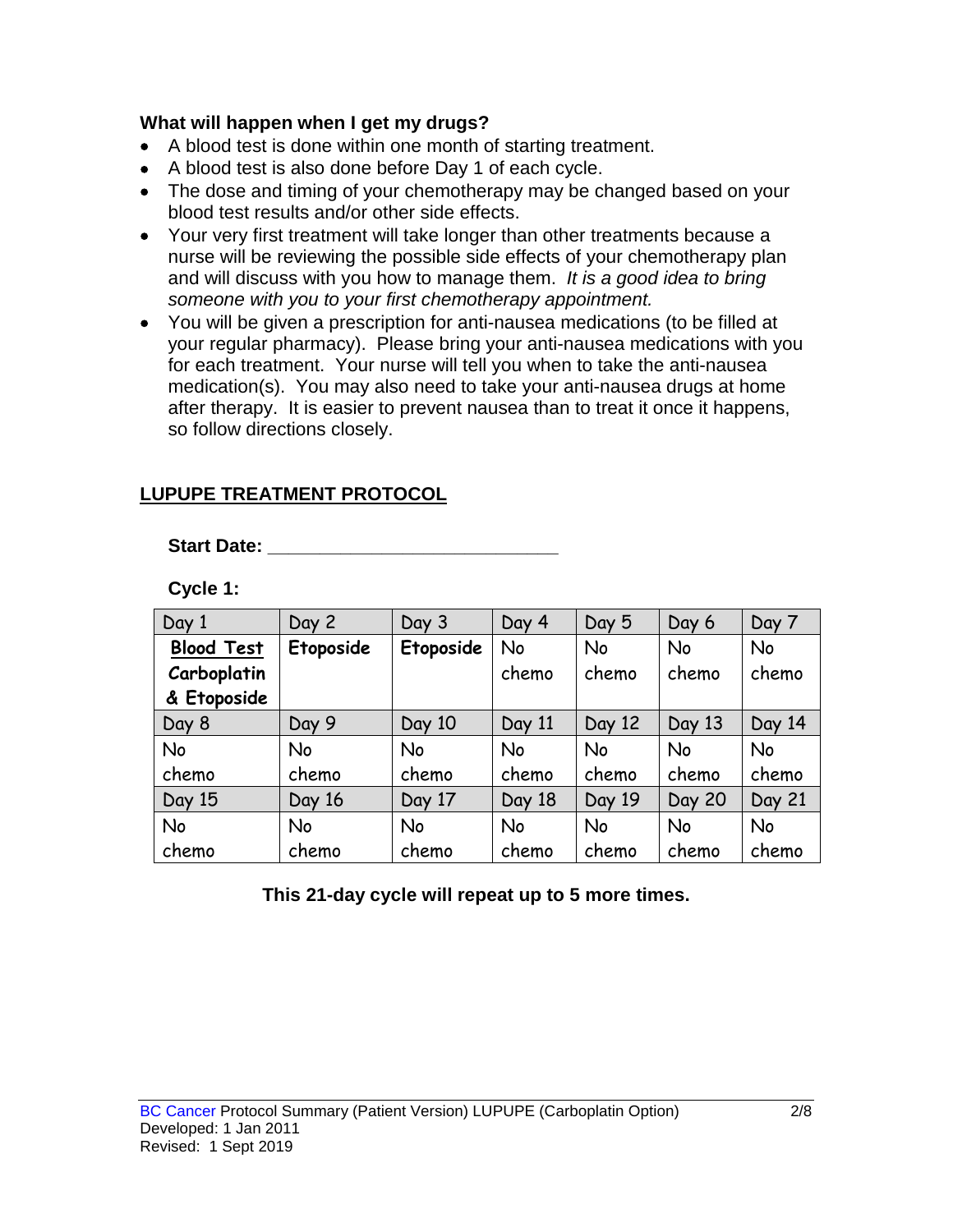# **CHEMOTHERAPY SIDE EFFECTS AND MANAGEMENT**

### **Are there any risks?**

• Unexpected and unlikely side effects can occur with any drug treatment. The ones listed below are particularly important for you to be aware of.

| <b>SERIOUS SIDE EFFECTS</b>                                                                                                                                                                                                                                                                        | How common<br>is it? | <b>MANAGEMENT</b>                                                                                                                                                                                                                                                                                                                                                                                  |
|----------------------------------------------------------------------------------------------------------------------------------------------------------------------------------------------------------------------------------------------------------------------------------------------------|----------------------|----------------------------------------------------------------------------------------------------------------------------------------------------------------------------------------------------------------------------------------------------------------------------------------------------------------------------------------------------------------------------------------------------|
| Your white blood cells may<br>decrease 7-14 days after your<br>treatment. They usually return<br>to normal in 3 weeks. White<br>blood cells protect your body<br>by fighting bacteria (germs)<br>that cause infection. When<br>they are low, you are at<br>greater risk of having an<br>infection. | Very common          | To help prevent infection:<br>Wash your hands often and always after using the bathroom.<br>Take care of your skin and mouth by gently washing regularly.<br>Avoid crowds and people who are sick.<br>Call your doctor <i>immediately</i> at the first sign of an <i>infection</i><br>such as fever (over 100°F or 38°C by an oral thermometer),<br>chills, cough, or burning when you pass urine. |
| Your platelets may decrease<br>during or after your treatment<br>They will return to normal after<br>your last treatment. Platelets<br>help to make your blood clot<br>when you hurt yourself. You<br>may bruise or bleed more<br>easily than usual.                                               | Common               | To help prevent bleeding problems:<br>Try not to bruise, cut or burn yourself.<br>Clean your nose by blowing gently, do not pick your nose.<br>Brush your teeth gently with a soft toothbrush as your gums<br>may bleed more easily. Maintain good oral hygiene.<br>Avoid taking ASA (eg: ASPIRIN®) or ibuprofen (eg: ADVIL®),<br>unless prescribed by your doctor.                                |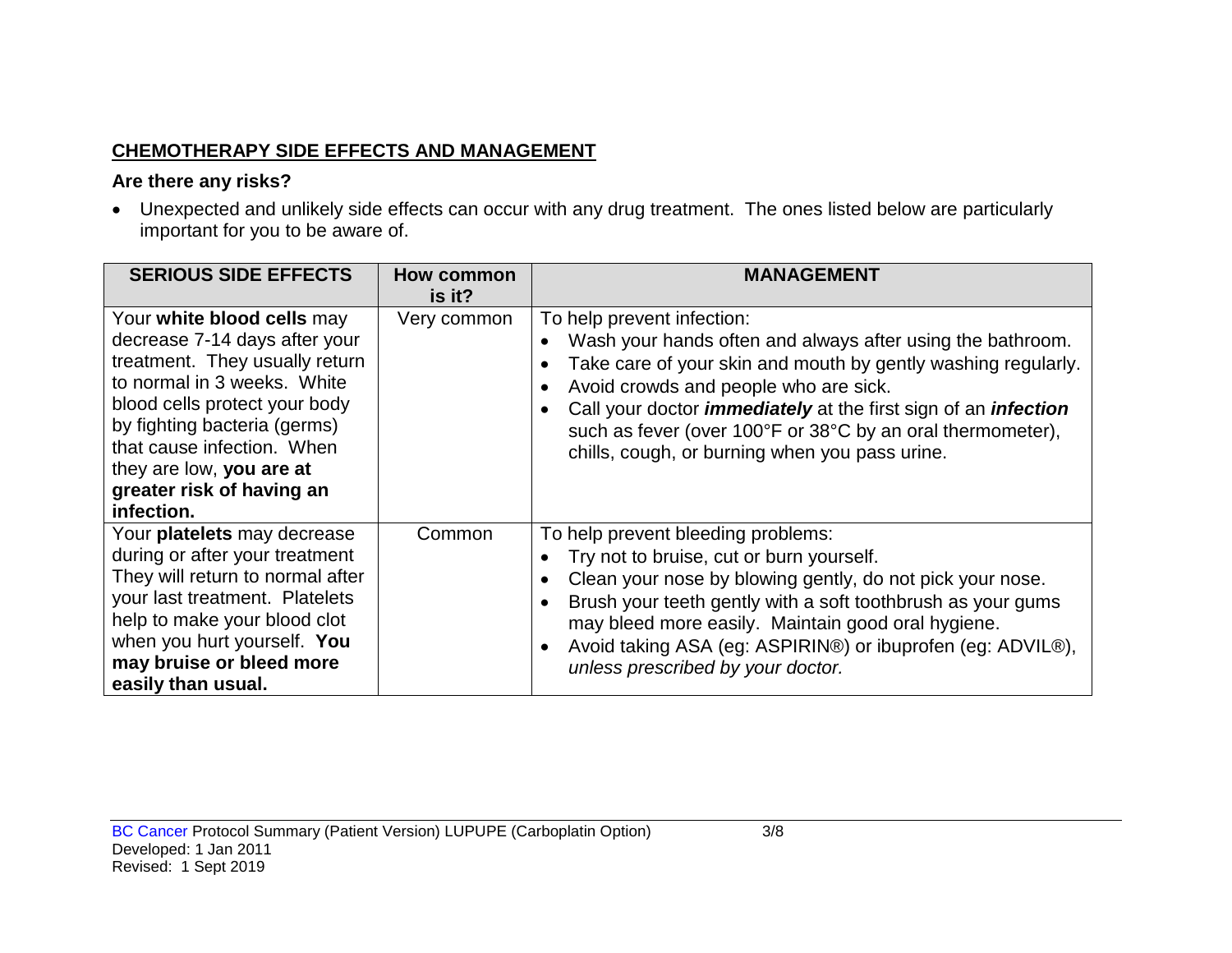| <b>SERIOUS SIDE EFFECTS</b>                                                                                                                                                                                                                   | How common<br>is it? | <b>MANAGEMENT</b>                                                                                                                            |
|-----------------------------------------------------------------------------------------------------------------------------------------------------------------------------------------------------------------------------------------------|----------------------|----------------------------------------------------------------------------------------------------------------------------------------------|
| <b>Allergic reactions may rarely</b><br>occur during or immediately<br>following administration of<br>etoposide. Signs of an allergic<br>reaction may include: chest<br>discomfort, shortness of<br>breath, light headedness and<br>flushing. | Rare                 | Tell your nurse or physician <i>immediately</i> if you experience<br>$\bullet$<br>these or any other side effects while receiving etoposide. |
| Dizziness or feeling faint may<br>occur during administration of<br>etoposide.                                                                                                                                                                | Rare                 | Tell your nurse or doctor <i>immediately</i> .<br>$\bullet$<br>Lie down or sit with your feet elevated.<br>$\bullet$                         |
| Etoposide burns if it leaks<br>under the skin.                                                                                                                                                                                                | Very rare            | Tell your nurse <i>immediately</i> if you feel burning, stinging, or<br>$\bullet$<br>any other change while the drug is being given.         |

| <b>OTHER SIDE EFFECTS</b>                                                                                                                               | <b>How Common</b><br>Is It? | <b>MANAGEMENT</b>                                                                                                                                                                                                                                                                                                                                                                                                                                                                              |
|---------------------------------------------------------------------------------------------------------------------------------------------------------|-----------------------------|------------------------------------------------------------------------------------------------------------------------------------------------------------------------------------------------------------------------------------------------------------------------------------------------------------------------------------------------------------------------------------------------------------------------------------------------------------------------------------------------|
| <b>Nausea</b> and <b>vomiting</b> may<br>occur after your treatment and<br>may last for up to 24 hours.<br>Nausea may last longer for<br>some patients. | <b>Very Common</b>          | You will be given a prescription for anti-nausea drug(s) to take<br>before your chemotherapy treatment and/or at home. It is easier<br>to prevent nausea than to treat it once it has happened, so follow<br>directions closely.<br>Drink plenty of liquids.<br>Eat and drink often in small amounts.<br>Try the ideas in "Food Choices to Help Control Nausea".<br>Your doctor may manage delayed nausea and vomiting<br>differently. Be sure to let your doctor know if you experience this. |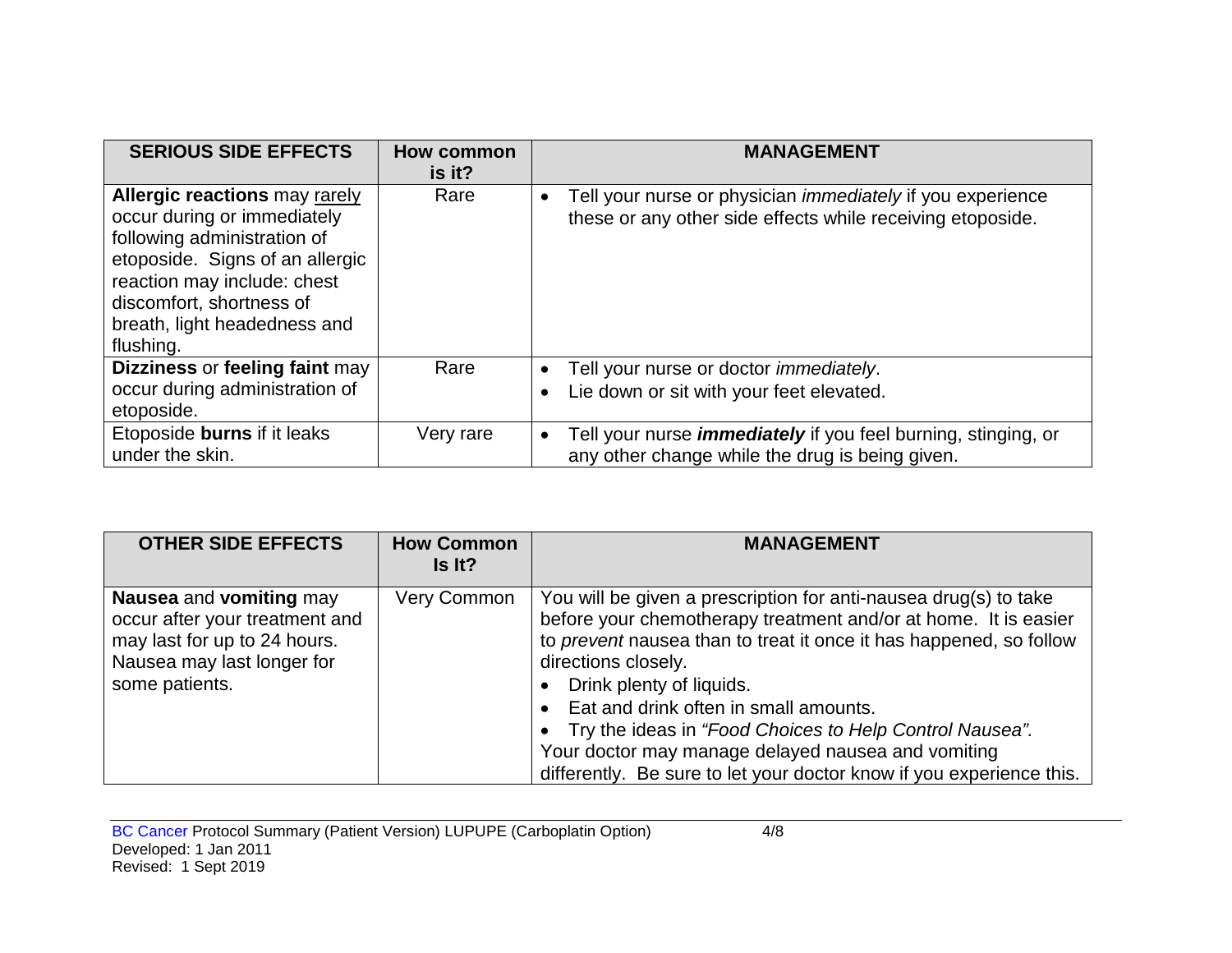| <b>OTHER SIDE EFFECTS</b>                                                                                                                                                                                                                                                                                                                                                                | <b>How Common</b><br>Is It? | <b>MANAGEMENT</b>                                                                                                                                                                                                                                                                                                                      |
|------------------------------------------------------------------------------------------------------------------------------------------------------------------------------------------------------------------------------------------------------------------------------------------------------------------------------------------------------------------------------------------|-----------------------------|----------------------------------------------------------------------------------------------------------------------------------------------------------------------------------------------------------------------------------------------------------------------------------------------------------------------------------------|
| <b>Tiredness</b> or lack of energy<br>may occur.                                                                                                                                                                                                                                                                                                                                         | Common                      | Do not drive a car or operate machinery if you are feeling<br>$\bullet$<br>tired.                                                                                                                                                                                                                                                      |
| Hair loss can occur and may<br>begin within a few days or<br>weeks of treatment. Your hair<br>may thin or you may become<br>totally bald. Your scalp may<br>feel tender. You may lose hair<br>on your face and body. Your<br>hair will grow back once your<br>treatments are over and<br>sometimes between<br>treatments. Colour and texture<br>may change when your hair<br>grows back. | Common                      | Use a gentle shampoo and soft brush.<br>$\bullet$<br>Care should be taken with use of hair spray, bleaches, dyes<br>$\bullet$<br>and perms.<br>Protect your scalp with a hat, scarf or wig in cold weather.<br>Cover your head or apply sunblock on sunny days.<br>$\bullet$<br>Apply mineral oil to your scalp to reduce itching.     |
| <b>Constipation or diarrhea may</b><br>occur.                                                                                                                                                                                                                                                                                                                                            | Common                      | To help constipation:<br>Exercise if you can.<br>$\bullet$<br>Drink plenty of liquids (8 cups a day).<br>Try ideas in "Suggestions for Dealing with Constipation".<br>To help diarrhea:<br>Drink plenty of liquids.<br>Eat and drink often in small amounts.<br>Refer to the pamphlet "Food Ideas to Help with Diarrhea".<br>$\bullet$ |
| Pain or tenderness may occur<br>where the needle was placed<br>in your vein.                                                                                                                                                                                                                                                                                                             | Uncommon                    | Apply cool compresses or soak in cool water for 15-20<br>$\bullet$<br>minutes several times a day.                                                                                                                                                                                                                                     |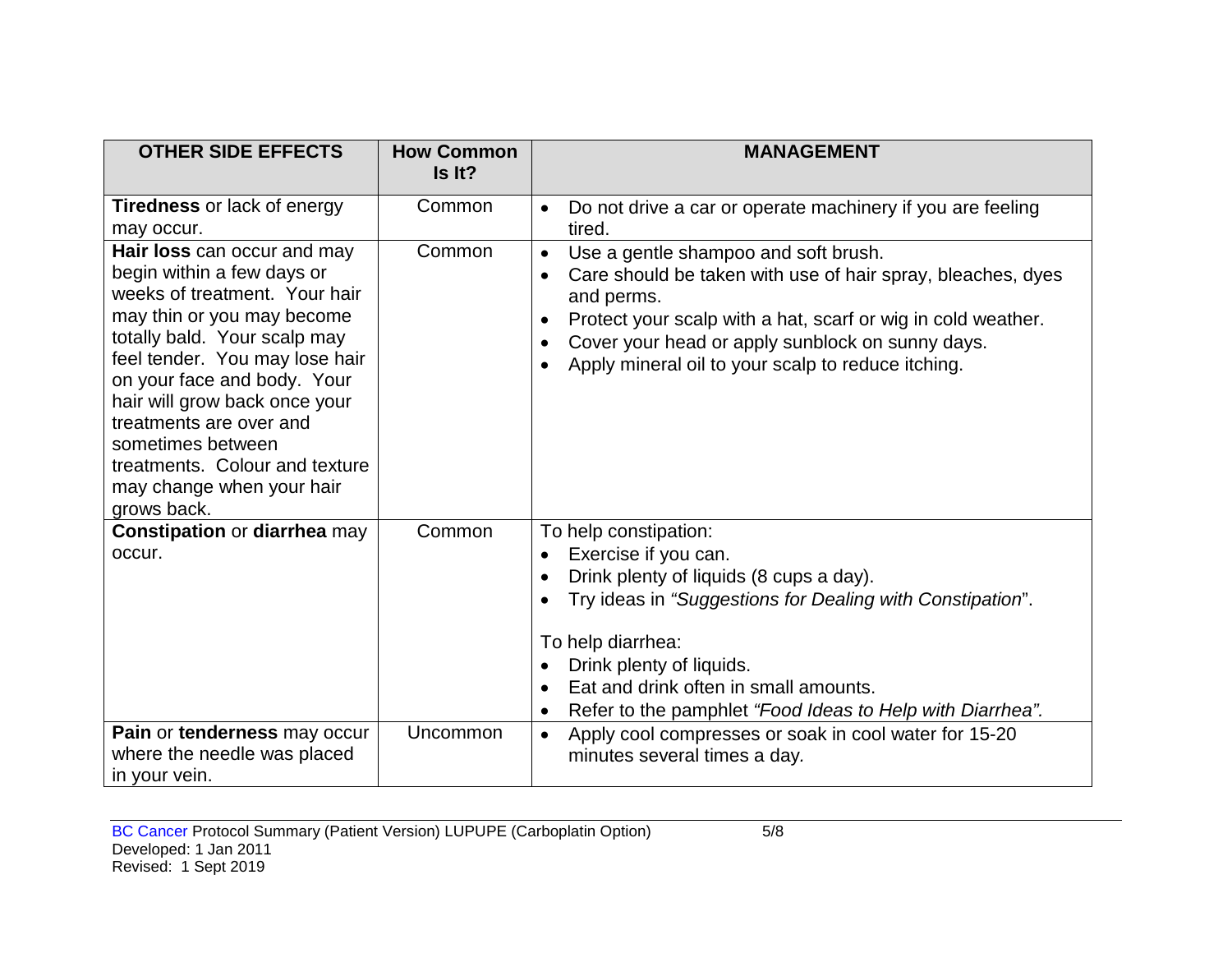| <b>OTHER SIDE EFFECTS</b>                                                                                                                                                                               | <b>How Common</b><br>Is It? | <b>MANAGEMENT</b>                                                                                                                                                                                                                                                                                                                                                                                                                                                                                                                                                                                                        |
|---------------------------------------------------------------------------------------------------------------------------------------------------------------------------------------------------------|-----------------------------|--------------------------------------------------------------------------------------------------------------------------------------------------------------------------------------------------------------------------------------------------------------------------------------------------------------------------------------------------------------------------------------------------------------------------------------------------------------------------------------------------------------------------------------------------------------------------------------------------------------------------|
| Sore mouth may occur a few<br>days after treatment. Mouth<br>sores can occur on the tongue,<br>the sides of the mouth or in the<br>throat. Mouth sores or<br>bleeding gums can lead to an<br>infection. | Uncommon                    | Brush your teeth gently after eating and at bedtime with a very<br>soft toothbrush. If your gums bleed, use gauze instead of a<br>brush. Use baking soda instead of toothpaste.<br>Make a mouthwash with $\frac{1}{2}$ teaspoon baking soda or salt in 1<br>$\bullet$<br>cup warm water and rinse several times a day.<br>Try soft, bland foods like puddings, milkshakes and cream<br>soups.<br>Avoid spicy, crunchy or acidic food, and very hot or cold<br>foods.<br>Call your doctor if you are having difficulty eating or drinking<br>due to pain.<br>Try the ideas in "Help with Sore Mouth during Chemotherapy". |
| Loss of appetite and weight                                                                                                                                                                             | Uncommon                    | Try the ideas in "Nutrition and Lung Cancer" and "Food ideas<br>$\bullet$                                                                                                                                                                                                                                                                                                                                                                                                                                                                                                                                                |
| loss may occur                                                                                                                                                                                          |                             | to Help with Poor Appetite".                                                                                                                                                                                                                                                                                                                                                                                                                                                                                                                                                                                             |
| <b>Taste</b> alteration may occur                                                                                                                                                                       | Uncommon                    | Try the ideas in "Food Ideas to Cope with Taste and Smell<br>Changes".                                                                                                                                                                                                                                                                                                                                                                                                                                                                                                                                                   |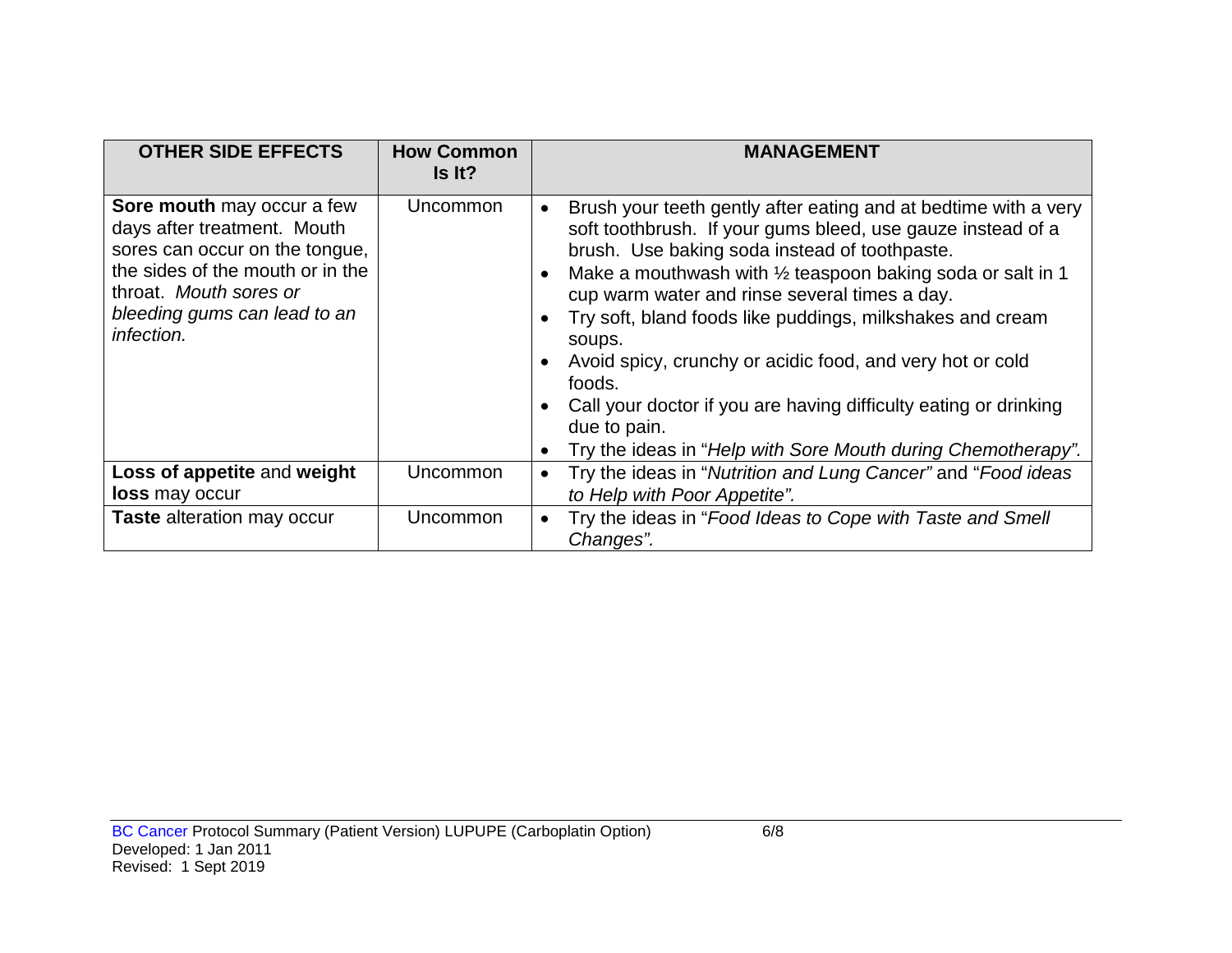# **INSTRUCTIONS FOR THE PATIENT**

### **What other drugs can interact with LUPUPE?**

- Other drugs such as phenytoin (Dilantin®), atovaquone (MEPRON ®), warfarin (Coumadin®), glucosamine and St John's Wort may interact with LUPUPE. Tell your doctor if you are taking these or other drugs as you may need extra blood tests, your dose may need to be changed or your treatment may need to be held for a few days.
- Check with your doctor or pharmacist before you start taking any new prescription or non-prescription drugs.

### **Other important things to know:**

- The drinking of alcohol (in small amounts) does not appear to affect the safety or usefulness of this treatment.
- This treatment may cause sterility in men and menopause in women. If you plan to have children, discuss this with your doctor before starting treatment.
- This treatment may damage sperm and may cause harm to the baby if used during pregnancy. It is best to use *birth control* while you are undergoing treatment. Tell your doctor right away if you or your partner becomes pregnant. Do not breast feed during treatment.
- Tell all doctors or dentists you see that you being treated with carboplatin and etoposide before you receive treatment of any form.

#### **SEE YOUR DOCTOR OR GET EMERGENCY HELP IMMEDIATELY IF YOU HAVE:**

- Signs of an **infection** such as fever (over 100°F or 38°C by an oral thermometer), chills, cough, sore throat, pain or burning when you pass urine.
- Signs of **bleeding problems** such as black, tarry stools, blood in urine or pinpoint red spots on skin.
- Signs of an **allergic reaction** (rare) soon after a treatment including dizziness, fast heart beat, face swelling or breathing problems.

### **SEE YOUR DOCTOR AS SOON AS POSSIBLE (DURING OFFICE HOURS) IF YOU HAVE:**

- Signs of **liver problems** such as yellow eyes or skin, white or clay-colored stools.
- Signs of **kidney problems** such as lower back or side pain, swelling of feet or lower legs.
- Signs of **anemia** such as unusual tiredness or weakness.
- **Changes in eyesight**.
- Ringing in your ears or **hearing problems**.
- **Skin rash** or **itching**.
- **Stomach pain** not controlled by antacids or acetaminophen.